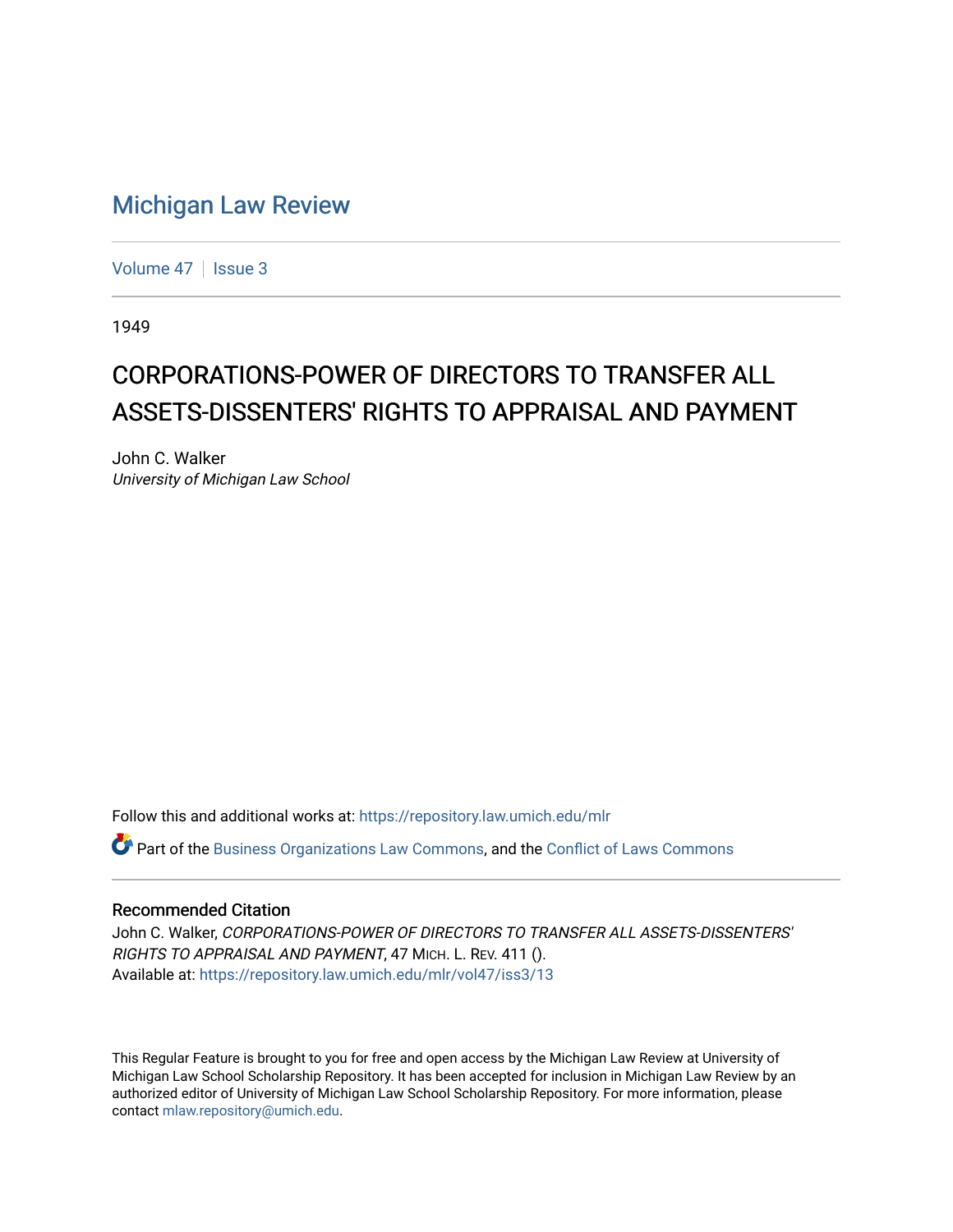CORPORATIONS-POWER OF DIRECTORS TO TRANSFER ALL ASSETS-DIS-SENTERS' RIGHTS TO APPRAISAL AND PAYMENT-By action of its board of directors, defendant corporation entered into a written extension of a lease of substantially all its assets. This action was not authorized by a majority vote at a shareholders' meeting or by the written consent of the holders of a majority of the shares. Plaintiff, a shareholder of record on the date the lease was made, had po knowledge of the transaction until about three months later, at which time he objected to the making of the lease and demanded payment for his shares as provided in section  $44$  of the Michigan general corporation  $act<sup>1</sup>$  under which defendant was organized. Upon defendant's refusal to comply with this demand plaintiff brought suit, citing section  $57$  of the act<sup>2</sup> but basing his right to recovery entirely on section 44. Plaintiff alleged that the lack of a shareholders' meeting and timely knowledge on his own part made it impossible for him to comply with the provisions of section 44 which required him to vote against the lease and to file written objection within twenty days of the time the action was taken. The trial court found that the directors owned or controlled voting rights of more than two-thirds of defendant's stock and that the lease divested defendant of substantially all its assets. An order was made for the appointment of appraisers, and defendant appealed. *Held,* reversed. The extension of the lease by action of the board of directors did not violate section *5* 7, but was lawful and valid, since it was in furtherance of the purposes of the corporation as set out in the articles of incorporation. Since a shareholders' meeting was not necessary under section *5* 7 and was never held, it was impossible for plaintiff to meet the statutory conditions precedent to appraisal and payment under section 44. *Pollack v. Adwood Corporation,*  (Mich. 1948) 32 **N.W.** (2d) 62.

The general rule at common law is that a solvent and going corporation cannot dispose of all its assets without the unanimous consent of the shareholders.<sup>8</sup> The purpose of section 57 is to relax the stringent common law rule and take away the power of a minority to block action desired by the majority, while section 44 is designed to compensate the dissenter by giving him at least a right to appraisal and payment for his stock.<sup>4</sup> The rights of a dissenter under section  $44$  are completely

<sup>1</sup> Mich. Acts (1931) No. 327, Mich. Stat. Ann. (1937) § 21.44 provides in part as follows: "If a corporation has authorized the sale, lease or exchange of all or substantially all of its assets a shareholder  $\ldots$  who voted against such action may, within twenty days ... object thereto in writing and demand ... payment of the fair cash value of his shares .•• and surrender at such time *to* the corporation the certificate or certificates for his shares. . . . "

<sup>2</sup> Section 57 provides in part as follows: "Every corporation . . . may sell, lease or exchange all or substantially all of its property and assets . . . when and as authorized by the affirmative vote of the holders of a majority of the shares issued and outstanding given at a shareholders' meeting duly called for that purpose, or when authorized by the written consent of the holders of a majority of the shares.  $\ldots$ ."

<sup>8</sup> Abbot v. American Hard Rubber Co., 33 Barb. (N.Y.) 578 (1861); Voight v. Remick, 260 Mich. 198, 244 N.W. 446 (1932). In general, see 13 FLETCHER, Cyc.<br>Cor.P, perm. ed., § 5797 (1943); 60 A.L.R. 1210 (1929); and 79 A.L.R. 624 (1932).

<sup>4</sup> Matter of Timmis, 200 N.Y. 177, 93 N.E. 522 (1910); WILGUS AND HAMILTON, MicH. CoRP, LAw, 325-326 (1932); 9 U.L.A. 132, 138 (1942); 13 FLETCHER, CYc. CoRP., perm. ed., § 5891 (1943).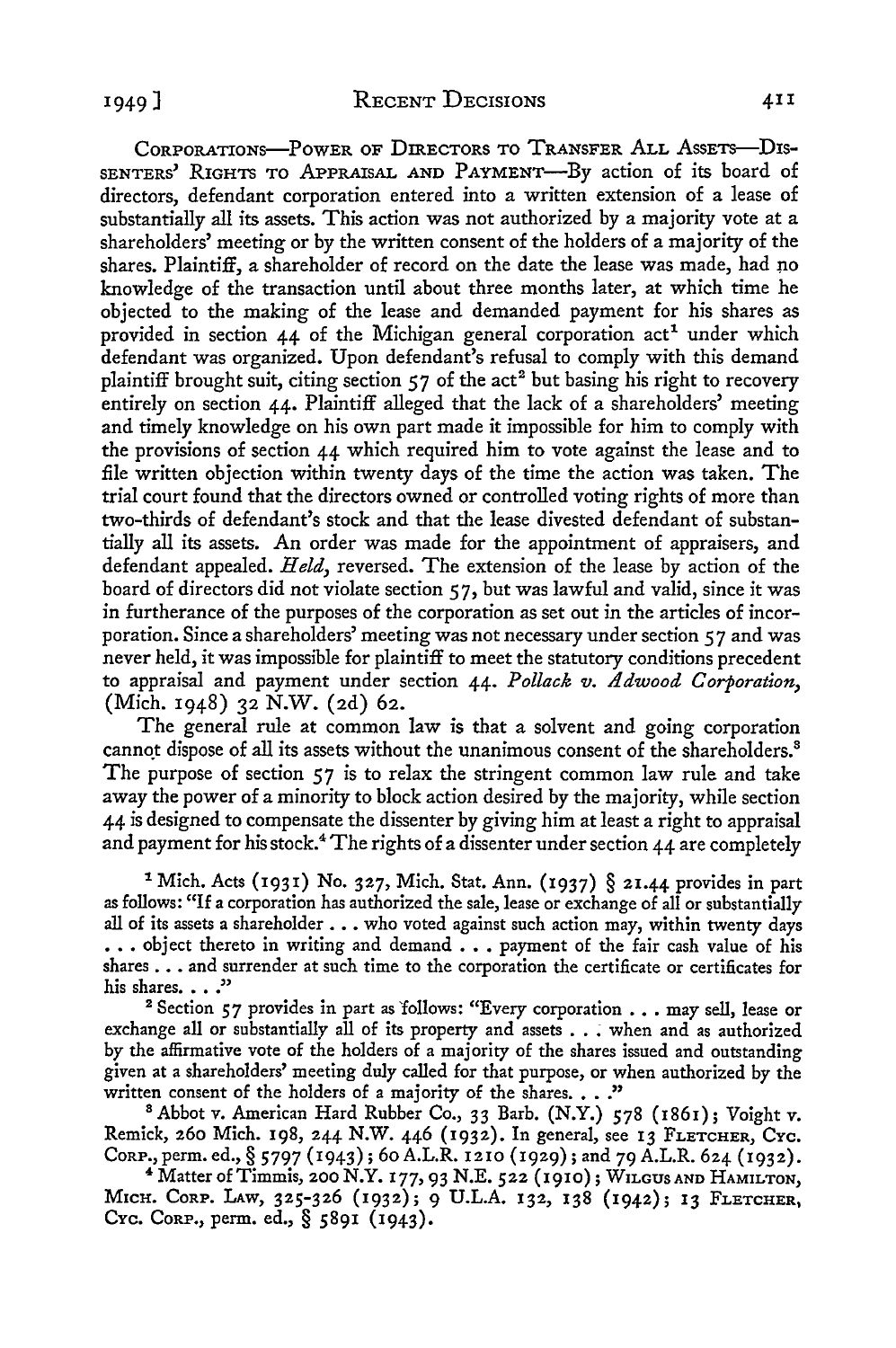dependent upon compliance by a corporation with section  $57$ , the former section being predicated on the latter.<sup>5</sup> The legislative intent is clear, but the principal case shows that the statute as now written leaves the rights of dissenters in a rather precarious position. Section 10 of the Michigan act<sup>6</sup> grants general powers to boards of directors except as otherwise provided. Whenever a transfer of all corporate assets by action of a board of directors is held valid as a legitimate exercise of this general power, dissenters have no possible way in which to comply with section 44. Directors are therefore in a position to deprive dissenters of their rights unless the courts interpret section 57 as a restriction on the power granted in section 10. It would seem on the face of it that section  $57$  is such a restriction,<sup>7</sup> and in the light of a recent Michigan case the finding that the lease in 'the principal case was valid might be open to question,<sup>8</sup> although there is authority to support it.<sup>9</sup> Be that as it may, a dissenter is not in court to contest the sale but has elected to stand on the sale and get payment for his stock. The problem can only be solved by legislative action, since the courts are committed to a strict interpretation of the statutes as they now stand.10 Extension of shareholders' control by broadening section 57 would impair the freedom of action of directors in managing a corporation and would seem undesirable. The logical solution might be to divorce section 44 from section  $57$ , perhaps by the addition of a proviso covering transfers of all or substantially all of the corporate assets without authority of the shareholders. In such cases, the provisions as to written objection and demand should be made to depend upon the time at which the dissenter first has notice of the transfer. Still, such a change might provide a means by which a shareholder, who has had time in which to exercise hindsight, might escape from a corporation which has

<sup>5</sup> See In re Drosnes, 187 App. Div. 425, 175 N.Y.S. 628 (1919), and Matter of Timmis, supra, note 4, showing the interdependence of two similar sections in the old New York Stock Corporation Law.

6 Section IO(k) provides: "The powers of a corporation, except as otherwise provided, shall be exercised by the board of directors. . . ."

<sup>7</sup> Some states make different provisions for the sale of all assets in the usual course of business and such sales not in the usual course of business, but the Michigan statute makes no such distinction. As examples of the former type of statute, see Me. Rev. Stat. (1944) c. 49, § 80; S.C. Code (1942) c. 153, § 7705; and Ill. Rev. Stat. (1947) c. 32, §§ 157.71, 157.72.

<sup>8</sup> Michigan Wolverine Student Co-Operative, Inc. v. Wm. Goodyear & Co., 314 Mich. 590, 22 N.W. (2d) 884 (1946), commented on in 45 M1cH. L. REv. 341  $(1947).$ 

<sup>9</sup> See the cases cited in 6 FLETCHER, CYC. CORP., perm. ed., § 2949 (1931) and 79 A.L.R. 624 (1932), which show the reluctance of the courts to hold that statutes similar to section 57 are applicable in borderline cases.<br><sup>10</sup> This is the general rule whenever a statute creates a new right of the type now

being discussed. Johnson *v.* C. Brigham Co., 126 Me. 108, 136 A. 456 (1927); Klein v. United Theaters Co., 148 Ohio St. 306, 74 N.E. (2d) 319 (1947), noted in 46 M1cH. L. REv. 562 (1948). But see In re Drosnes, 187 App. Div. 425, 175 N.Y.S. 628 (1919), where the statute was given a liberal construction. For a criticism of some of the other weaknesses of appraisal statutes in general see 15 CoRN. L.Q. 420 (1930).